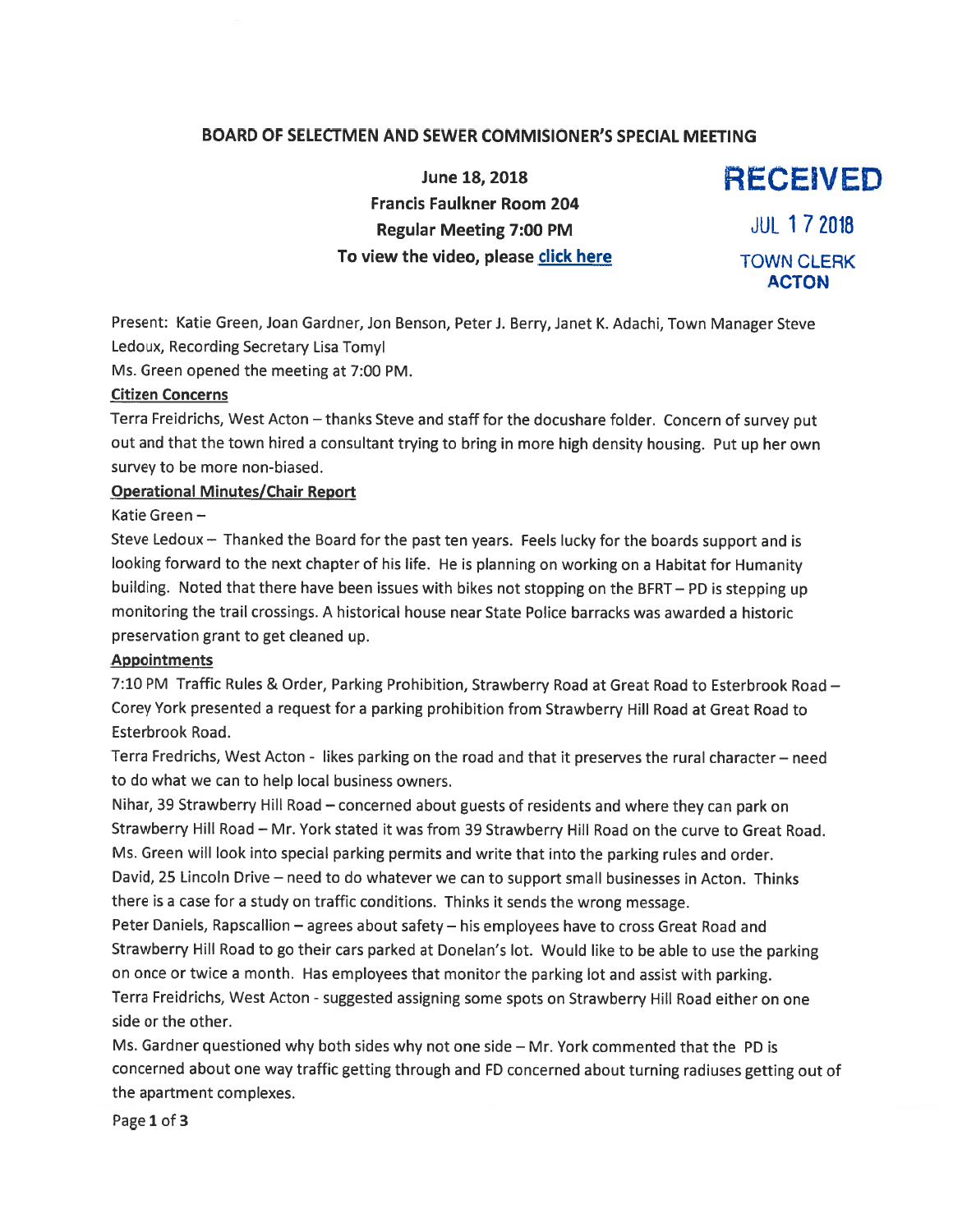Ms. Adachi commented that she would like to see parking on one side of the street but be conscious about the winter months due to snow banks. Would like to take some time to study the parking situation and weigh in with residents and business owners.

Mr. Berry questioned of there having been <sup>a</sup> traffic count — Mr. York confirmed back in 1975 and the average spee<sup>d</sup> was <sup>37</sup> MPH and approximately <sup>2000</sup> cars. Stands by the PD Chief, but feels there isn't enoug<sup>h</sup> backup data to initiate the probation on parking. Need more information. Perhaps initiate <sup>a</sup> special parking permit on the road.

Ms. Green would like to go back to the PD and FD chiefs to ge<sup>t</sup> more information before deciding on the parking prohibition.

Corey will bring back to the PD and FD Chiefs regarding the reques<sup>t</sup> of the BOS for possible compromise on <sup>a</sup> temporary parking ban.

### Selectmen Business

# Hazard Mitigation Plan Update

Ann Herbst from MAPD presented the draft Acton Hazard Mitigation Plan. Once public comment is complete then <sup>p</sup>lan goes back to FEMA for approval. Final <sup>p</sup>lan will be back with the board for approva<sup>l</sup> and signature.

Jim Snyder-Grant —

Terra Friedrichs, West Acton - had questions about future development — particularly Gates school, questioned about continuing development in flood zones, feels draft is reactive to events rather than long term effect.

# Transfer Station Bag Replacement and Cost

Terra Friedrichs, West Acton — concerned about composting by right for the <sup>2000</sup> housing units, questioned about how many times the program has been diverted. Ms. Green commented on utilizing the transfer station for composting.

Ms. Adachi moves to approve, Ms. Gardner seconds. All Ayes.

# Appraisal Discussion for 252, 252R, and 256 Main Street

Selby gave an overview about the history of getting the appraisal for the property. Ms. Green stressed this was as <sup>a</sup> result of Town Meeting non-binding resolution as <sup>a</sup> fact finding purpose to find out the actual appraised cost of the property currently is.

Mr. Berry moves to approve the appraisal, Ms. Adachi seconds. All Ayes

# RHSO Amendment and FY19 Budget

Liz Rust presented the FY <sup>18</sup> year in review, explained the FY <sup>18</sup> amendment, and the FY <sup>19</sup> budget. Terra Freidrichs, West Acton - concerned about the info graphic. Concerned about the demographics at 24% of residents are low income.

Ms. Adachi moves to approve the amendment for FY19, Ms. Gardner seconds. All Ayes.